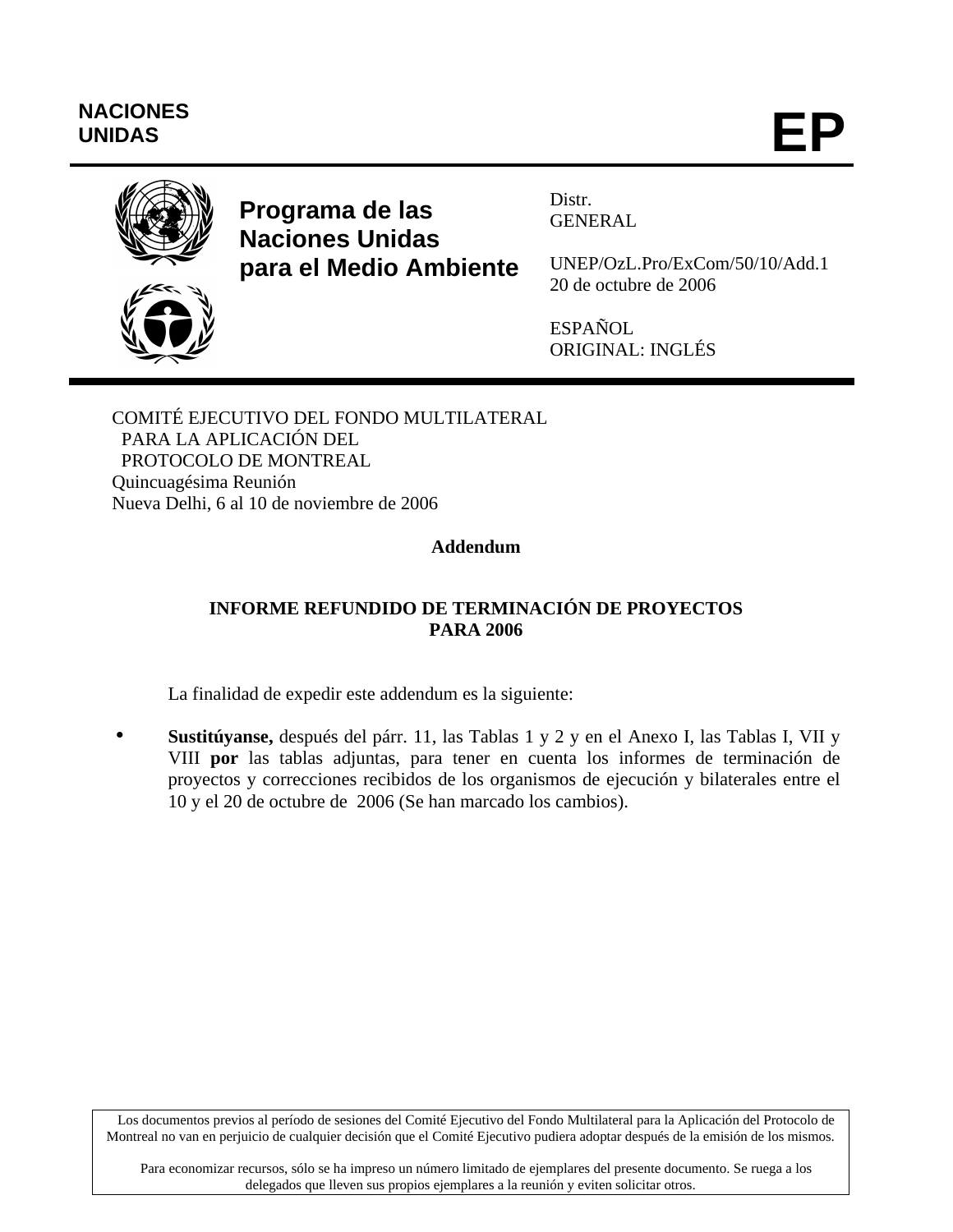#### **Tabla 1**

**Reseña de Proyectos de Inversión**

| <b>(Excepto Proyectos Plurianuales)</b> |                              |                                                                           |                                 |                                                                                |                |              |  |  |  |  |  |  |
|-----------------------------------------|------------------------------|---------------------------------------------------------------------------|---------------------------------|--------------------------------------------------------------------------------|----------------|--------------|--|--|--|--|--|--|
| Organismo                               | <b>Proyectos Completados</b> | Total de Informes de<br><b>Terminación de Proyecto</b>                    | Informes de<br>Terminación de   | Informes de Terminación de Proyecto<br>Recibidos en el Período de Notificación |                |              |  |  |  |  |  |  |
|                                         | hasta Diciembre de<br>2005   | <b>Recibidos para Proyectos</b><br>Completados hasta<br>Diciembre de 2005 | Proyecto todavía por<br>recibir | 2004                                                                           | 2005           | $2006^{(1)}$ |  |  |  |  |  |  |
| Francia                                 | 12                           | 9                                                                         | 3                               | $\Omega$                                                                       | $\Omega$       |              |  |  |  |  |  |  |
| Alemania                                | 16                           | 10                                                                        | 6                               | $\Omega$                                                                       |                | 7            |  |  |  |  |  |  |
| <b>BIRF</b>                             | 440                          | $401^{(2)}$                                                               | 39                              | 37                                                                             | 57             | 26           |  |  |  |  |  |  |
| Italia                                  | 4                            | 4                                                                         | $\Omega$                        | N/A                                                                            | 4              | $\Omega$     |  |  |  |  |  |  |
| Japón                                   | 5                            |                                                                           | $\Omega$                        | N/A                                                                            | $\overline{c}$ |              |  |  |  |  |  |  |
| Reino Unido                             |                              |                                                                           |                                 | N/A                                                                            | N/A            |              |  |  |  |  |  |  |
| <b>PNUD</b>                             | 869                          | $832^{(3)}$                                                               | 37                              | 96                                                                             | 149            | 11           |  |  |  |  |  |  |
| ONUDI                                   | 404                          | $404^{(4)}$                                                               | $\Omega$                        | 37                                                                             | 69             | 26           |  |  |  |  |  |  |
| <b>EUA</b>                              | 2                            | $\overline{2}$                                                            | $\Omega$                        | $\Omega$                                                                       | $\Omega$       |              |  |  |  |  |  |  |
| Total                                   | 1753                         | 1668                                                                      | 85                              | 170                                                                            | 282            | 74           |  |  |  |  |  |  |

#### **Tabla 2 Reseña de Proyectos Ajenos a la Inversión (Excepto Preparaciones de Proyectos, Programas de País, Proyectos Plurianuales, Proyectos en Curso tales como Actividades de Redes y del Centro de Intercambio de Información así como Proyectos de Fortalecimiento Institucional)**

| Organismo    | <b>Proyectos Completados</b><br>hasta Diciembre de | <b>Total Informes de Terminación</b><br>de Proyecto Recibidos para | Informes de<br>Terminación de   | Informes de Terminación de Proyecto<br>Recibidos en el Período de Notificación |                |                |  |  |  |
|--------------|----------------------------------------------------|--------------------------------------------------------------------|---------------------------------|--------------------------------------------------------------------------------|----------------|----------------|--|--|--|
|              | 2005                                               | Proyectos Completados hasta<br>Diciembre de 2005                   | Proyecto todavía por<br>recibir | 2004                                                                           | 2005           | $2006^{(1)}$   |  |  |  |
| Australia    | 7                                                  | $7^{(2)}$                                                          | $\overline{0}$                  | $\overline{0}$                                                                 | $\Omega$       | 6              |  |  |  |
| Austria      |                                                    |                                                                    | $\overline{0}$                  | N/A                                                                            | N/A            | N/A            |  |  |  |
| Canadá       | 42                                                 | 40                                                                 | $\overline{c}$                  | 8                                                                              | 7              | 6              |  |  |  |
| Dinamarca    |                                                    |                                                                    | $\overline{0}$                  | N/A                                                                            | N/A            | N/A            |  |  |  |
| Finlandia    | 3                                                  | $\overline{2}$                                                     |                                 | N/A                                                                            | N/A            | $\overline{0}$ |  |  |  |
| Francia      | 16                                                 | 11                                                                 | 5                               | 1                                                                              | $\overline{0}$ | $\overline{c}$ |  |  |  |
| Alemania     | 31                                                 | 30                                                                 |                                 | $\overline{7}$                                                                 | 7              | $\overline{c}$ |  |  |  |
| <b>BIRF</b>  | 25                                                 | 24                                                                 |                                 | $\overline{0}$                                                                 | $\overline{c}$ | $\overline{2}$ |  |  |  |
| Israel       |                                                    |                                                                    | $\mathbf{0}$                    |                                                                                | $\overline{0}$ | N/A            |  |  |  |
| Japón        | 6                                                  | 6                                                                  | $\theta$                        | $\overline{0}$                                                                 | 5              | N/A            |  |  |  |
| Polonia      |                                                    |                                                                    | $\boldsymbol{0}$                | $\overline{0}$                                                                 | $\mathbf{0}$   |                |  |  |  |
| Singapur     | $\overline{c}$                                     | $\overline{0}$                                                     | $\overline{2}$                  | $\Omega$                                                                       | $\Omega$       | $\Omega$       |  |  |  |
| Sudáfrica    |                                                    |                                                                    | $\mathbf{0}$                    | N/A                                                                            | N/A            | N/A            |  |  |  |
| Suecia       | $\overline{c}$                                     |                                                                    |                                 | N/A                                                                            | N/A            | $\Omega$       |  |  |  |
| Suiza        | 3                                                  | 3                                                                  | $\boldsymbol{0}$                |                                                                                | N/A            | N/A            |  |  |  |
| <b>PNUD</b>  | 163                                                | $137^{(3)}$                                                        | 26                              | $\overline{2}$                                                                 | 17             |                |  |  |  |
| <b>PNUMA</b> | 272                                                | $250^{(4)}$                                                        | 22                              | 22                                                                             | 18             | 8              |  |  |  |
| <b>ONUDI</b> | 72                                                 | 72                                                                 | $\boldsymbol{0}$                | 14                                                                             | 9              | 3              |  |  |  |
| <b>EUA</b>   | 40                                                 | 40                                                                 | $\boldsymbol{0}$                | $\mathbf{0}$                                                                   | $\mathbf{0}$   | $\overline{2}$ |  |  |  |
| <b>Total</b> | 689                                                | 628                                                                | 61                              | 56                                                                             | 65             | 40             |  |  |  |

<sup>(1)</sup> Después de la 47<sup>a</sup> Reunión del Comité Ejecutivo (4 de noviembre de 2005 a 20 de octubre de 2006).

(2) Además, Australia presentó 1 informe de cancelación de proyecto.<br>  $^{(3)}$  Además, el PNUD presentó 2 Informes de terminación de proyecto para proyectos transferidos.

(4) Además, el PNUMA presentó 1 Informe de terminación de proyecto para un proyecto en curso.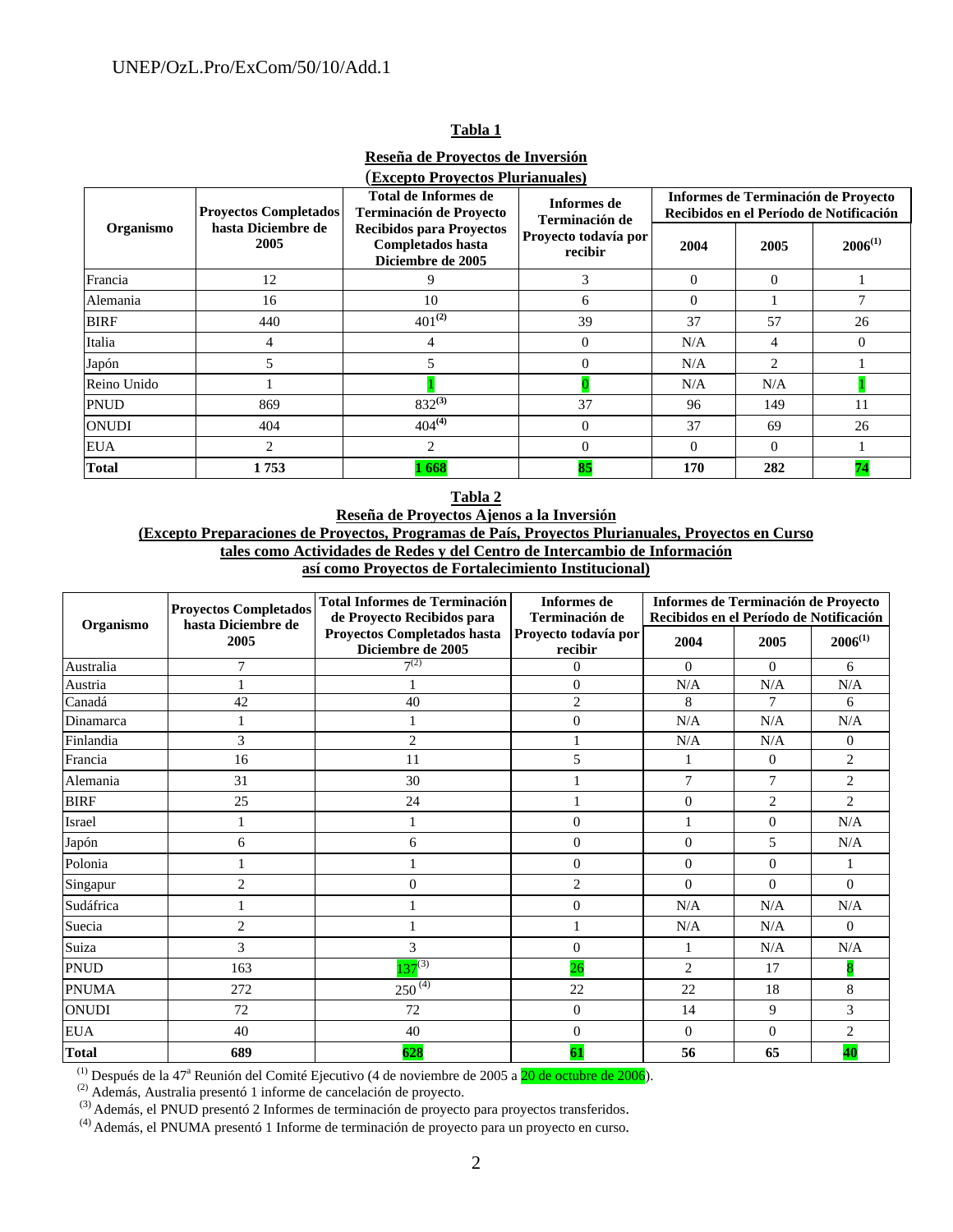### UNEP/OzL.Pro/ExCom/50/10/Add.1

# **ANNEX I: STATISTICS**

| Table I                                                             |  |
|---------------------------------------------------------------------|--|
| Schedule for Planned Submission of PCRs in 2006 and Actual Deliverv |  |

|              | <b>Schedule</b>                   | <b>Sector</b>                                     |                          | Investment                | Non-Investment           |                 |  |  |  |
|--------------|-----------------------------------|---------------------------------------------------|--------------------------|---------------------------|--------------------------|-----------------|--|--|--|
|              |                                   |                                                   | <b>Schedule</b>          | <b>Received</b>           | <b>Schedule</b>          | <b>Received</b> |  |  |  |
|              | March 2006                        | TAS/DEM                                           |                          |                           | 9                        |                 |  |  |  |
| <b>UNDP</b>  | June 2006                         | TAS/DEM                                           |                          |                           | $\overline{9}$           |                 |  |  |  |
|              | September 2006*                   |                                                   | $10*$                    | 1FOA, 1REF,<br>3ARS       | $3*$                     | 8TAS            |  |  |  |
|              | December 2006*                    |                                                   | $10*$                    |                           | $3*$                     |                 |  |  |  |
|              | <b>Total</b>                      |                                                   | 20                       | 5                         | 24                       |                 |  |  |  |
|              | <b>Status at October 20, 2006</b> |                                                   |                          | $-5$                      |                          | $-13$           |  |  |  |
|              | <b>Schedule</b>                   | <b>Sector</b>                                     | Investment               |                           |                          | Non-Investment  |  |  |  |
|              |                                   |                                                   | <b>Schedule</b>          | <b>Received</b>           | <b>Schedule</b>          | Received        |  |  |  |
|              | December 2005                     |                                                   |                          |                           |                          | 2TAS            |  |  |  |
| <b>UNEP</b>  | February 2006                     |                                                   |                          |                           |                          | 2TRA,<br>1TAS   |  |  |  |
|              | <b>June 2006</b>                  | TAS (10), TRA(4)                                  | $\overline{0}$           |                           | 14                       | 2TRA            |  |  |  |
|              | September 2006                    |                                                   |                          |                           |                          | 1TRA            |  |  |  |
|              | <b>Total</b>                      |                                                   | $\bf{0}$                 |                           | 14                       | 8               |  |  |  |
|              | <b>Status at October 20, 2006</b> |                                                   |                          |                           |                          | $-6$            |  |  |  |
|              | <b>Schedule</b>                   | <b>Sector</b>                                     |                          | <b>Investment</b>         |                          | Non-Investment  |  |  |  |
|              |                                   |                                                   | <b>Schedule</b>          | <b>Received</b>           | <b>Schedule</b>          | <b>Received</b> |  |  |  |
|              | October 2005                      | Refrigeration                                     |                          |                           |                          |                 |  |  |  |
|              | December 2005                     | Refrigeration                                     | 1                        | 1FOA                      |                          |                 |  |  |  |
|              | January 2006                      |                                                   |                          | 2REF                      |                          |                 |  |  |  |
| <b>UNIDO</b> | February 2006                     | Foam                                              | 1                        | 1FOA, 1REF,<br>1SOL       |                          |                 |  |  |  |
|              | May-June 2006                     |                                                   |                          | 2FOA                      |                          |                 |  |  |  |
|              | <b>July 2006</b>                  | Refrigeration                                     | 1                        |                           |                          |                 |  |  |  |
|              | August 2006                       |                                                   |                          | 5FOA, 4REF,<br>8SOL, 1PHA |                          | 3TAS            |  |  |  |
|              | <b>Total</b>                      |                                                   | 4                        | 26                        | N/A                      | 3               |  |  |  |
|              | <b>Status at October 20, 2006</b> |                                                   |                          | $+22$                     |                          | $+3$            |  |  |  |
|              | <b>Schedule</b>                   | <b>Sector</b>                                     | Investment               |                           |                          | Non-Investment  |  |  |  |
|              |                                   |                                                   | <b>Schedule</b>          | <b>Received</b>           | <b>Schedule</b>          | Received        |  |  |  |
|              | January 2006                      |                                                   |                          | 2FOA, 2REF                |                          |                 |  |  |  |
|              | March 2006                        | Refrigeration (1), Foam (2)                       | 3                        | 1REF, 3FOA                | $\overline{\phantom{a}}$ | 1TAS            |  |  |  |
|              | June 2006                         | Foam (1), Refrigeration (1)                       | 1                        |                           | 1                        |                 |  |  |  |
| <b>IBRD</b>  | <b>July 2006</b>                  | Foam $(4)$ , Aerosol $(2)$ ,<br>Refrigeration (1) | 5                        |                           | $\overline{c}$           |                 |  |  |  |
|              | September 2006                    | Foam (1), Refrigeration (1)                       | $\mathbf{2}$             | 3REF, 1FOA                | $-$                      |                 |  |  |  |
|              | October 2006                      | Refrigeration (2), Foam (2)                       | $\overline{\mathcal{A}}$ |                           | $- -$                    |                 |  |  |  |
|              | November 2006                     | Multisector (2), Foam (2),<br>Refrigeration (2)   | 6                        |                           | $\overline{\phantom{a}}$ |                 |  |  |  |
|              | December 2006                     | Refrigeration (2), Foam (6)                       | 8                        |                           | --                       |                 |  |  |  |
|              | <b>Total</b>                      |                                                   | $\overline{29}$          | 12                        | 3 <sup>1</sup>           | $\mathbf{1}$    |  |  |  |
|              | <b>Status at October 20, 2006</b> |                                                   |                          | $+1$                      |                          | $-2$            |  |  |  |
|              | <b>Schedule</b>                   | <b>Sector</b>                                     | <b>Investment</b>        |                           |                          | Non-Investment  |  |  |  |
|              |                                   |                                                   | <b>Schedule</b>          | <b>Received</b>           | <b>Schedule</b>          | <b>Received</b> |  |  |  |
| Canada       | 15 November 2005                  |                                                   |                          |                           | 4                        | 4               |  |  |  |
|              | April 2006                        |                                                   |                          |                           |                          | 2 TRA           |  |  |  |
|              | <b>Total</b>                      |                                                   | $\bf{0}$                 |                           | 4                        | 6               |  |  |  |
|              | <b>Status at October 20, 2006</b> |                                                   |                          |                           |                          | $+2$            |  |  |  |

\*Indicative figures only, contingent on number of actual projects completed by 31 December 2005. As a result, the figures may be revised upwards or downwards.